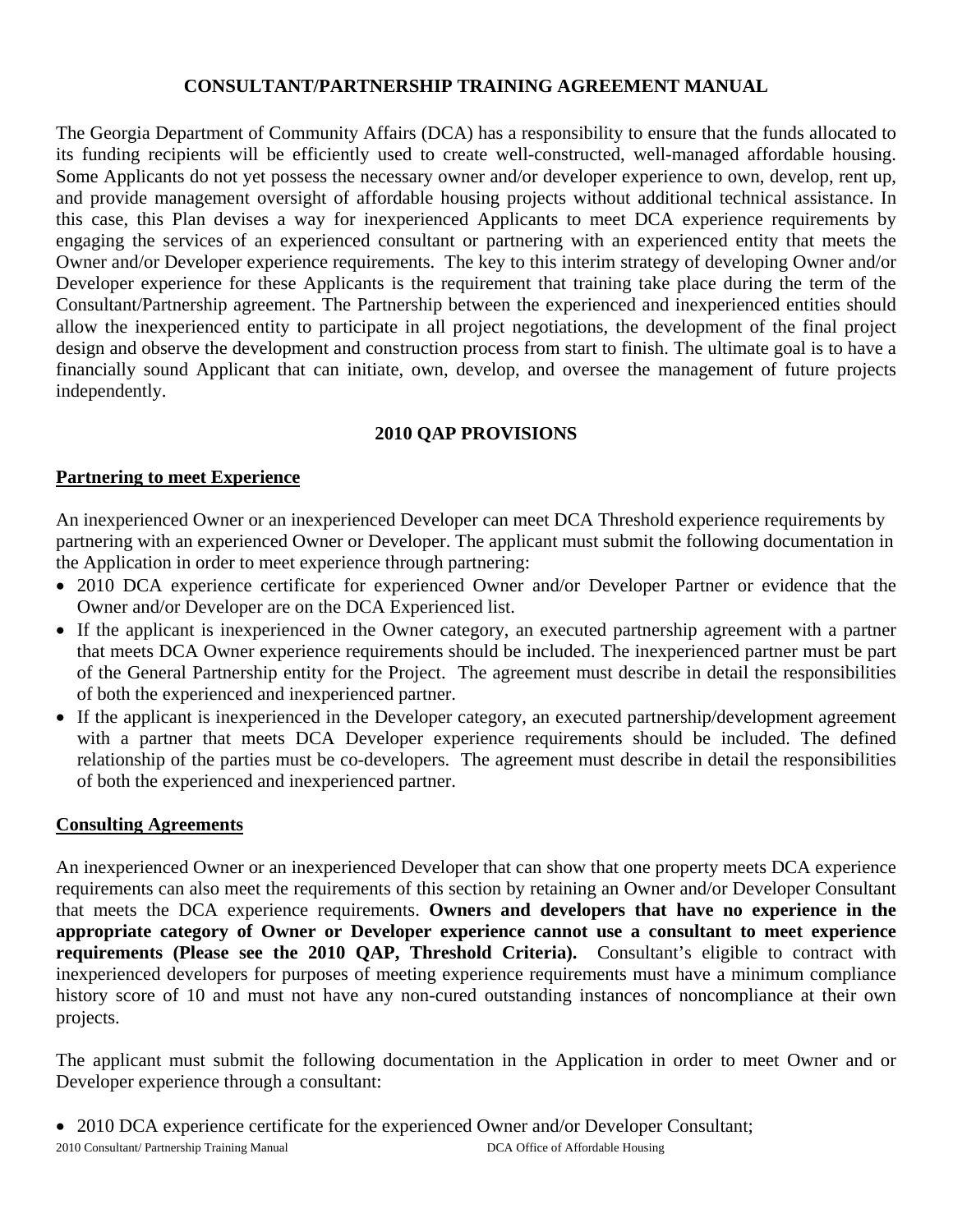- If the applicant is inexperienced in the Owner category, an executed agreement with a consultant that meets DCA Owner experience requirements should be included. If the applicant is inexperienced in the Developer category, an executed agreement with a consultant that meets DCA Developer experience requirements should be included. The agreement must describe in detail the responsibilities of the experienced consultant as well as the inexperienced Owner and/or Developer; and
- Each executed consulting agreement must include a training plan providing for the training of the inexperienced partner by the experienced partner in the Ownership and/or development of the project. The training plan must specify that the training services will be provided from project commencement, through construction, lease up, and permanent loan conversion. In addition, consultants that fail to provide consulting services through the required time period may be prohibited from contracting as a consultant for purposes of meeting DCA Experience requirements in future rounds. Timetables, milestones and projected training hours per week must be included in the plan. The training plan should be attached as an exhibit to the executed consultant agreement.

### **Agreement Requirements**

- Both the experienced and inexperienced partner/consultant must actively participate in the Ownership and/or Developer responsibilities.
- The partnership relationship must remain in effect until the property is complete and has reached stabilized occupancy for a minimum period of two years.
- Each executed partnership/consultant agreement must include a training plan providing for the training of the inexperienced partner by the experienced partner in the Ownership and/or development of the project.
- The training plan must specify that the training services will be provided from project commencement, through construction, lease up, and permanent loan conversion and or issuance of 8609's – whichever is later. Timetables, milestones and projected training hours per week must be included in the plan.
- The experienced Partner/Consultant must agree to submit bi-monthly written reports to DCA outlining the progress made in the development of the project, outstanding issues that need to be resolved and disclosure of any issues regarding the training of the inexperienced entity. The report must also contain a summary of the date and time of all meetings between the experienced and inexperienced entity and the experienced entities training progress. These reports will be due on the  $15<sup>th</sup>$  of the month, commencing on January 15 following project award.
- In the event that a project fails to meet any of the DCA deadlines for submission of documents or commencement of construction, both parties will be required to meet with DCA representatives to discuss the status of the project.
- The inexperienced Applicant must materially participate in decision making regarding the project notwithstanding the involvement of a Consultant/Partner.
- All communication between DCA and the ownership entity throughout the project development process must include the inexperienced Applicant.
- There can be no change in the experienced Consultant or Partner without DCA's prior written consent.
- Inexperienced Applicants must take the DCA Tax Credit course prior to issuance of 8609s.
- Inexperienced Applicants will be required to meet with DCA representatives at least twice the year following project award. At that meeting DCA will discuss the status of the project.

# **Failure to Perform**

DCA will monitor completion of the training plan included in these Agreements to ensure that the inexperienced Applicant is receiving the services agreed to in the Consultant/Partnership Agreement approved by DCA. While the inexperienced Applicant is solely responsible for ensuring that the services for which it has contracted are delivered by the Consultant/Partner, DCA reserves the right to prohibit future participation in